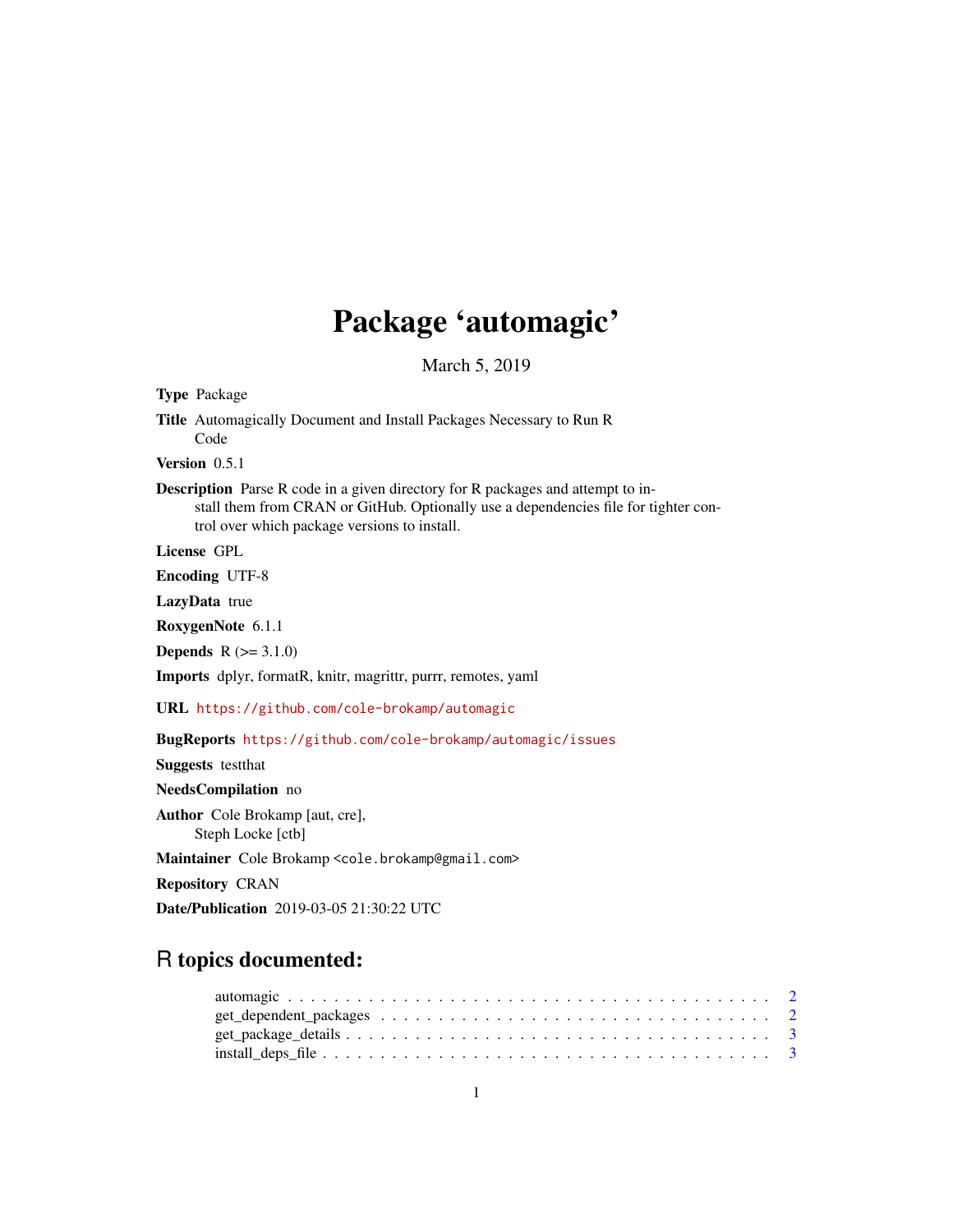<span id="page-1-0"></span>

| Index |  |  |  |  |  |  |  |  |  |  |  |  |  |  |  |  |  |
|-------|--|--|--|--|--|--|--|--|--|--|--|--|--|--|--|--|--|

<span id="page-1-1"></span>automagic *Automagically install all required R packages*

## Description

Searches a given directory for all R and R Markdown files, parses them for required packages and attempts to install them from CRAN. More importantly, if a 'deps.yaml' file was made using [make\\_deps\\_file](#page-3-1), automagic will use this rather than try to install based on a best guess.

#### Usage

```
automagic(directory = getwd())
```
## Arguments

directory folder to search for R and Rmd files

#### See Also

[install\\_package\\_guess](#page-3-2), [parse\\_packages](#page-4-1)

get\_dependent\_packages

*get packages required to run R code*

### Description

get packages required to run R code

#### Usage

```
get_dependent_packages(directory = getwd())
```
#### **Arguments**

directory folder to search for R and Rmd files

#### Details

parses all R and Rmd files in a directory and uses [parse\\_packages](#page-4-1) to find all R packages required for the code to run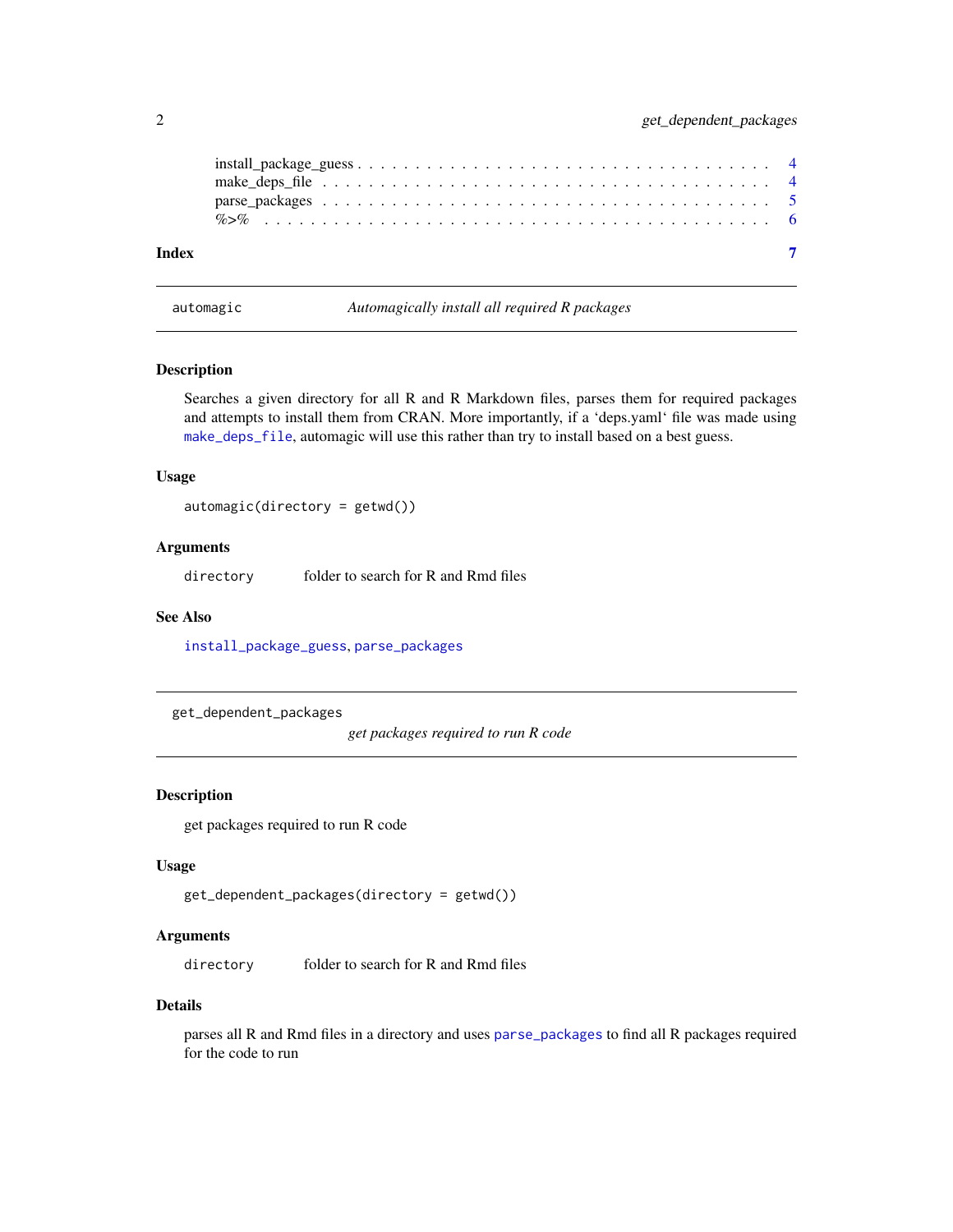<span id="page-2-0"></span>get\_package\_details 3

## Value

a vector of package names

get\_package\_details *get package details*

#### Description

Uses packageDescription to get details about given package from R library on local machine. Currently only supports CRAN and GitHub packages

#### Usage

```
get_package_details(pkg_name)
```
#### Arguments

pkg\_name package name

#### Value

A list of package characteristics. "Package", "Repository", and "Version" for CRAN packages. "Package", "GithubUsername", "GithubRepo", "GithubRef", and "GithubSHA1" for Github packages.

<span id="page-2-1"></span>install\_deps\_file *Install R packages from a package dependencies (*deps.yaml*) file*

#### Description

Installs packages from GitHub and CRAN based on Sha1 key and version number respectively, as defined in a deps.yaml file created by [make\\_deps\\_file](#page-3-1)

#### Usage

```
install_deps_file(directory = getwd())
```
#### Arguments

directory directory containing deps.yaml file

#### See Also

[make\\_deps\\_file](#page-3-1), [automagic](#page-1-1)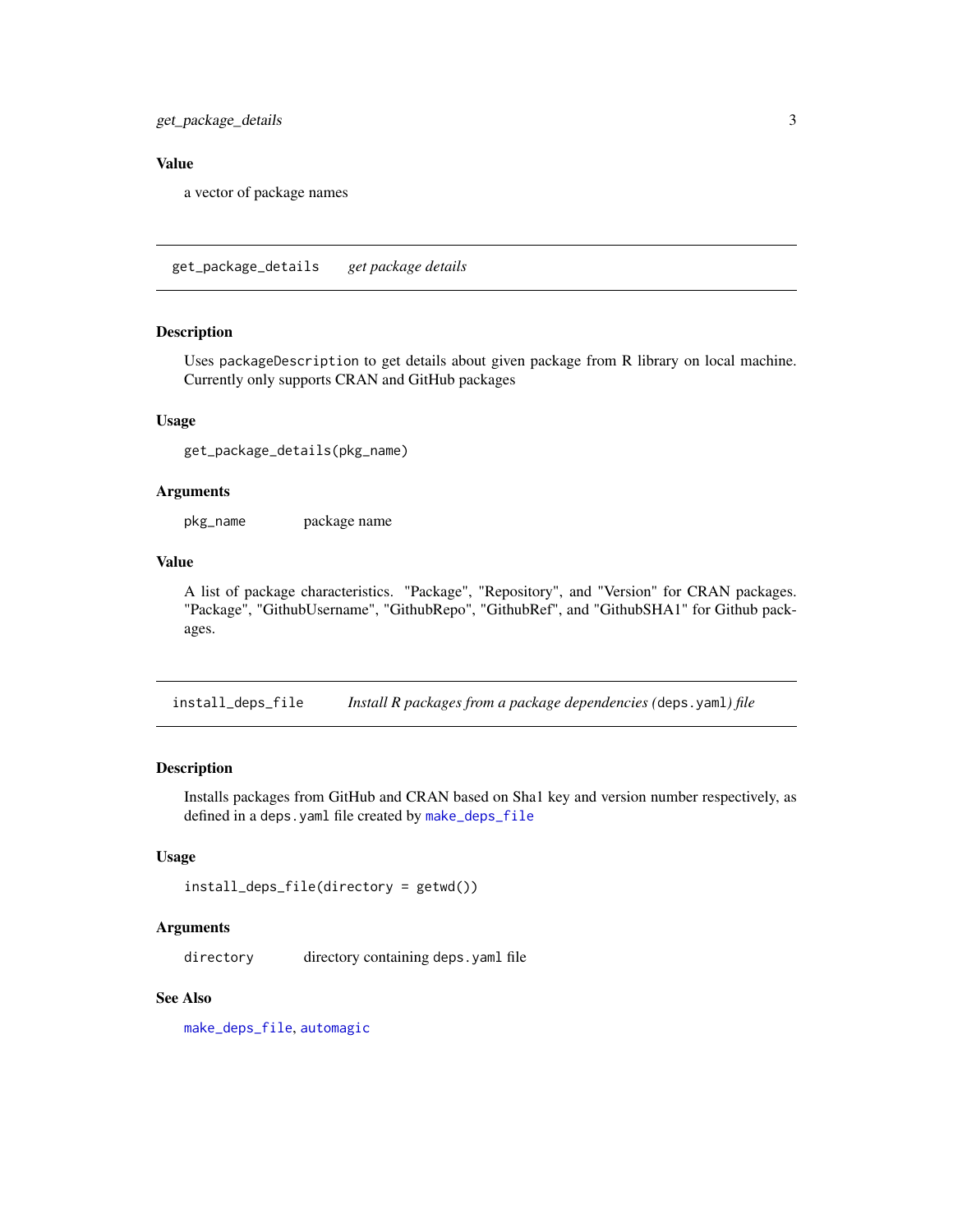<span id="page-3-2"></span><span id="page-3-0"></span>install\_package\_guess *Install latest version of package from CRAN*

#### Description

If a package is not available in the R library, attempt to install it from CRAN. Unlike previous versions of automagic, if the packages is not available on CRAN, the function will return an error (instead of trying to install from GitHub). If R is running interactively, then the user will be prompted before installing.

#### Usage

```
install_package_guess(pkg, force_install = FALSE,
 prompt = interactive()
```
#### Arguments

| pkg           | a character vector with the names of packages to install from CRAN                                                              |
|---------------|---------------------------------------------------------------------------------------------------------------------------------|
| force_install | install even if package is in library (warning! this could install a newer or older<br>version of an already installed package) |
| prompt        | prompt the user to install a package (defaults to yes if the R session is interactive)                                          |

#### Details

@details This function does not check package versions. Specify force\_install=TRUE to force installation of the package, updating it to the latest available version. Note that this function attempts to install its packages based on a best guess and is meant for use in automatically setting up an R programming environment. Do not use for installing packages if you have the option to install from a deps.yaml file. See [make\\_deps\\_file](#page-3-1) and [install\\_deps\\_file](#page-2-1) for installing version specific packages based on a local R library.

<span id="page-3-1"></span>make\_deps\_file *Make a package dependencies (*deps.yaml*) file*

#### Description

This function parses R code for required packages using [parse\\_packages](#page-4-1) and then queries the R package library to determine the exact source and version of each package to install. Currently, only CRAN and GitHub packages are supported. Install packages from the 'deps.yaml' file using [automagic{](#page-1-1)install\_deps\_file}

#### Usage

```
make_deps_file(directory = getwd())
```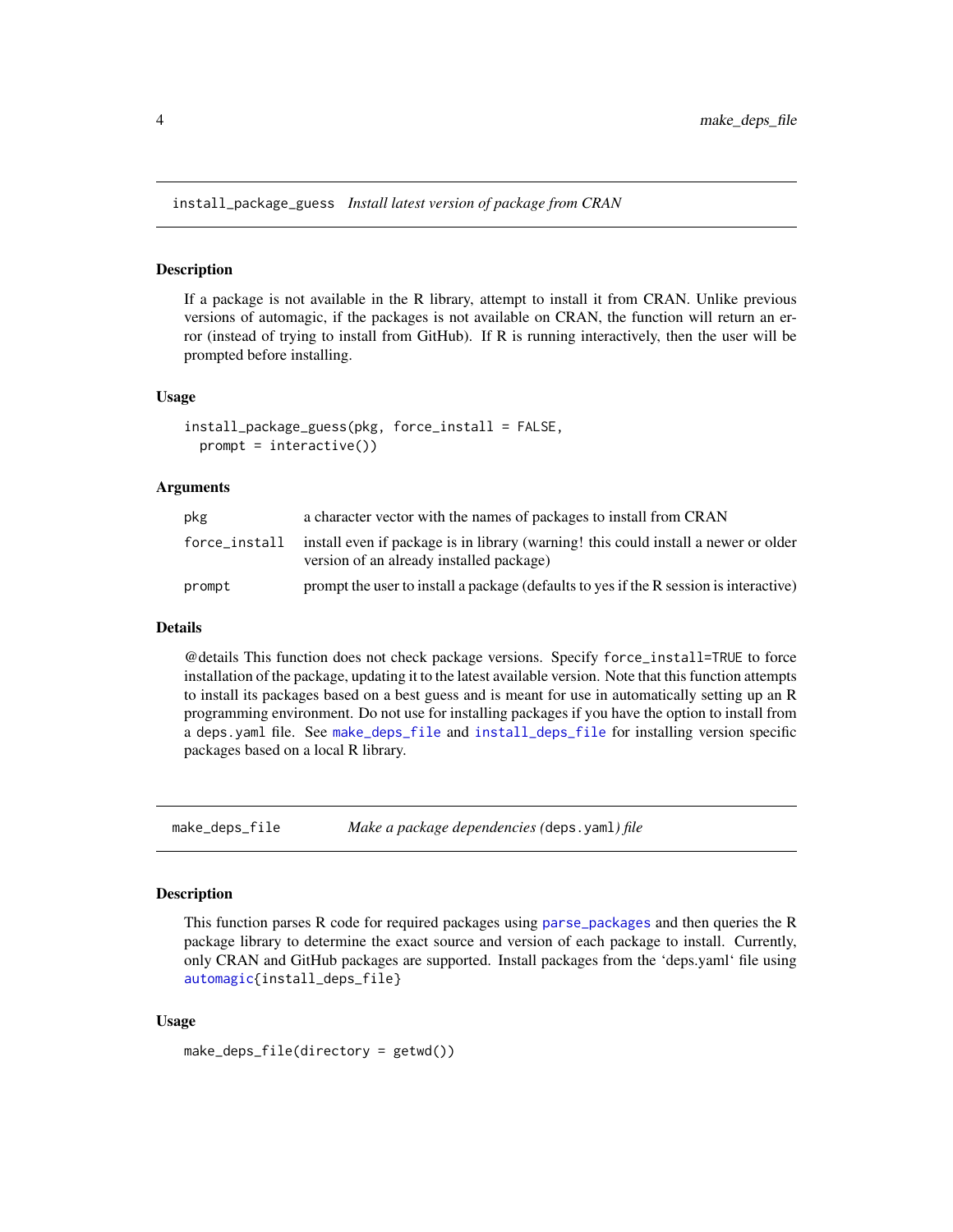### <span id="page-4-0"></span>parse\_packages 5

#### Arguments

directory directory containing R code to parse

#### See Also

[automagic](#page-1-1)

<span id="page-4-1"></span>parse\_packages *Parse R code for required packages*

#### **Description**

Parses an R or R Markdown file for the package names that would be required to run the code.

#### Usage

parse\_packages(fl)

#### Arguments

fl file to parse for required package names

#### Details

This function uses regular expressions to search through a file containing R code to find required package names. It extracts not only package names denoted by [library](#page-0-0) and [require](#page-0-0), but also packages not attached to the global namespace, but are still called with [::](#page-0-0) or [:::](#page-0-0).

Because it relies on regular expressions, it assumes all packages adhere to the valid CRAN package name rules (contain only ASCII letters, numbers, and dot; have at least two characters and start with a letter and not end it a dot). Code is also tidying internally, making the code more predictable and easier to parse (removes comments, adds whitespace around operators, etc). R Markdown files are also supported by extracting only R code using [purl](#page-0-0).

#### Value

a vector of package names as character strings

## See Also

[install\\_package\\_guess](#page-3-2), [automagic](#page-1-1)

#### Examples

```
## Not run:
cat('library(ggplot2)\n # library(curl)\n require(leaflet)\n CB::date_print()\n',file='temp.R')
parse_packages('temp.R')
unlink('temp.R')
```
## End(Not run)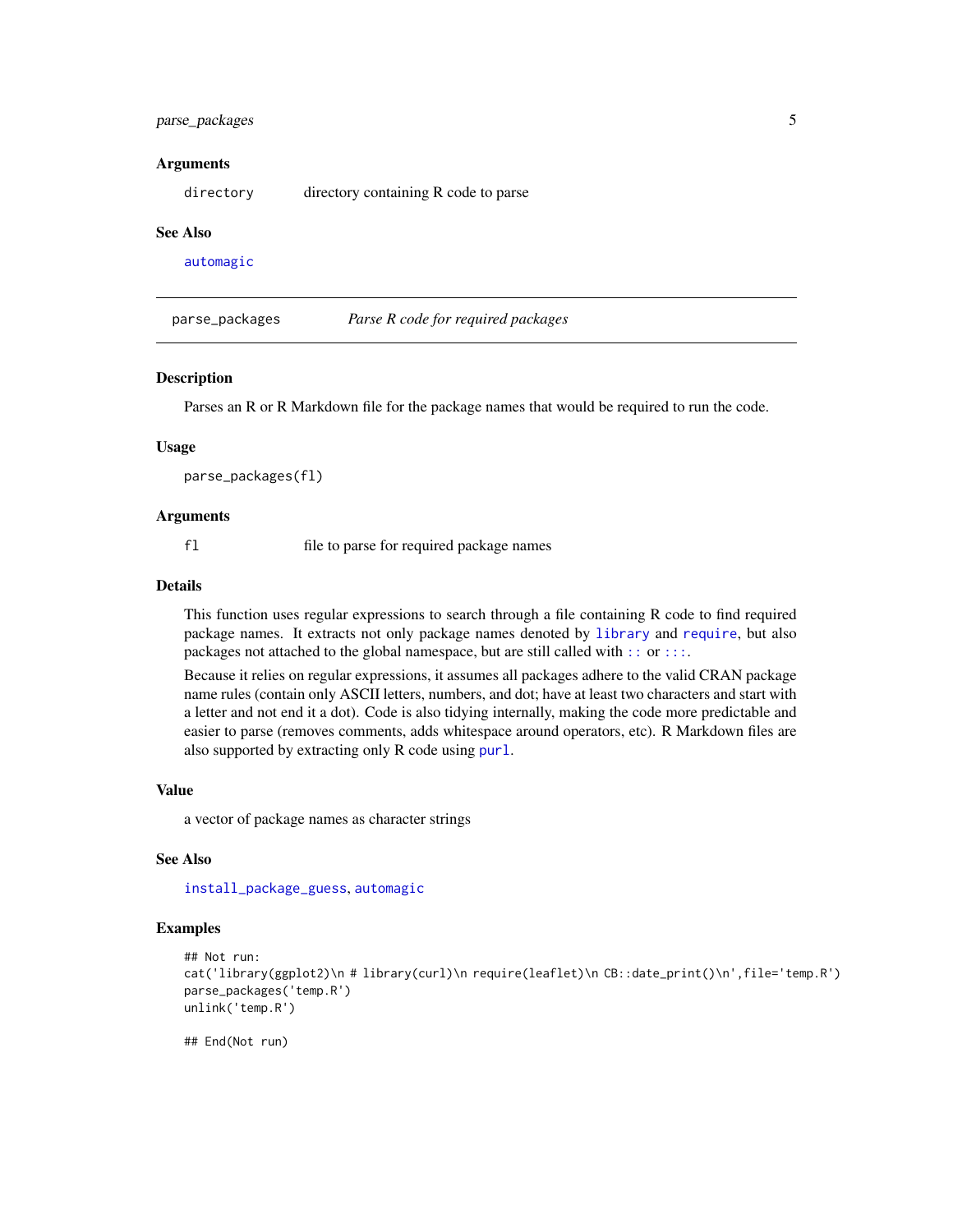<span id="page-5-0"></span>%>% *Pipe imported from magrittr*

## Description

Pipe imported from magrittr